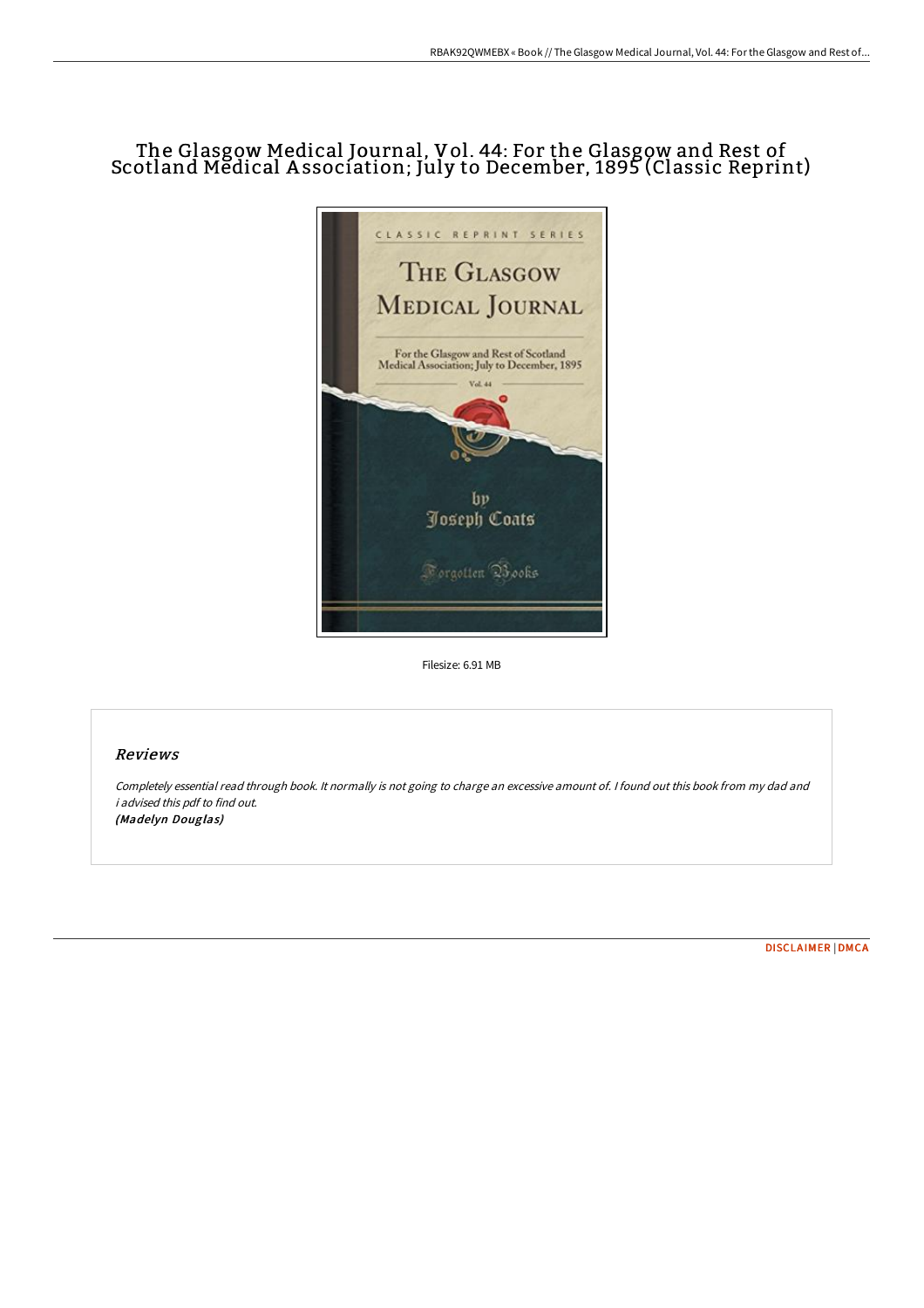## THE GLASGOW MEDICAL JOURNAL, VOL. 44: FOR THE GLASGOW AND REST OF SCOTLAND MEDICAL ASSOCIATION; JULY TO DECEMBER, 1895 (CLASSIC REPRINT)



Forgotten Books, United States, 2015. Paperback. Book Condition: New. 229 x 152 mm. Language: English . Brand New Book \*\*\*\*\* Print on Demand \*\*\*\*\*.Excerpt from The Glasgow Medical Journal, Vol. 44: For the Glasgow and Rest of Scotland Medical Association; July to December, 1895 The roof, or upper part of the tympanic cavity, consists of a very thin plate of bone, which forms the partition separating it from the interior of the skull containing the brain. Disease often extends from the ear in the direction of the cranial cavity, and sets up very serious, if not fatal, disease of the brain and its coverings. There is a small communication opening on the back wall of the drum-cavity, and leading to the bone behind the ear, termed the mastoid process of the temporal bone. Inflammatory affections extend from the ear to the cell-spaces in that bone, and excite destructive and wide-spreading disease. In some cases the purulent accumulation bursts through the skin over the bone behind the ear, fiind establishes a permanent suppurating channel. Under the floor of the tympanic chamber runs the jugular vein on its way to the lower part of the neck. Ear disease implicating that large blood-vessel is often attended with disastrous consequences. In front of the drum-cavity, and separated from it only by a thin layer of bone, is situated another large vessel, the carotid artery, which may be affected by disease or injury involving the ear. Extension of middle ear disease may also take place through the inner wall of the cavity directly to the internal ear, and affect the structures of the labyrinth, resulting in total deafness, giddiness, or brain disease. Distant parts of the body may be affected by the disease in the cavity of the drum, such as the lungs, and even...

B Read The Glasgow Medical Journal, Vol. 44: For the Glasgow and Rest of Scotland Medical [Association;](http://albedo.media/the-glasgow-medical-journal-vol-44-for-the-glasg.html) July to December, 1895 (Classic Reprint) Online

Download PDF The Glasgow Medical Journal, Vol. 44: For the Glasgow and Rest of Scotland Medical [Association;](http://albedo.media/the-glasgow-medical-journal-vol-44-for-the-glasg.html) July to December, 1895 (Classic Reprint)